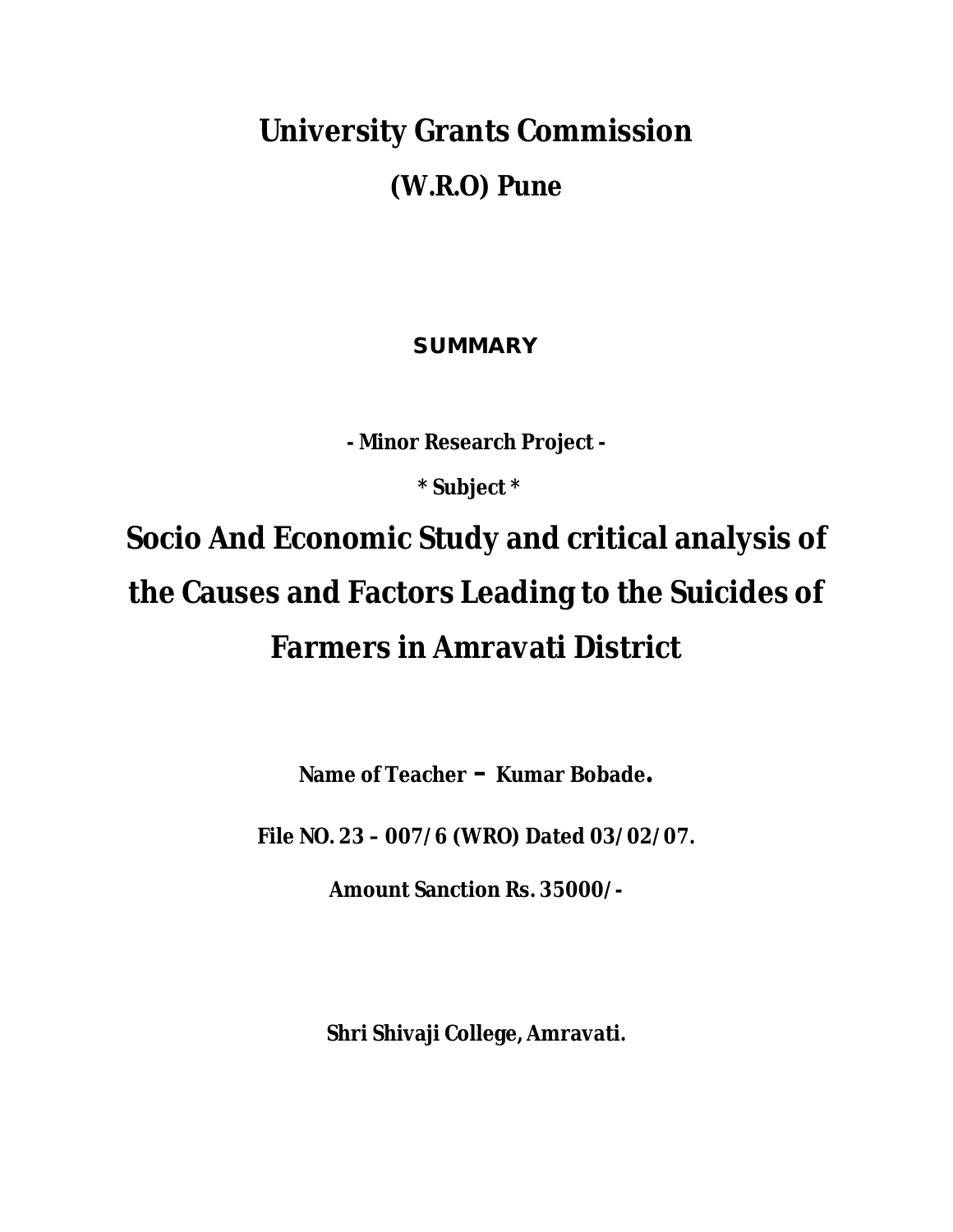#### **MINOR REASERCH PROJECT**

#### **Summary**

# **"Socio And Economic Study and Critical analysis of the Causes and Factors Leading to the Suicides of Farmers in Amravati District"**

# **Chapter I - Introduction**

India is agriculture based country. Near about 80% population means more than 2/3 nation belongs to villages. Agriculture and agriculture based industries are only meant for bread and butter for these people.

 It is a well-known fact that agriculture is the backbone of economy of this country. Father of nation's Mahatma Gandhi was well familiar with this fact and that is why agriculture and related industries were emphasized by him.

 The Government since independence has given the importance to the agriculture and agriculture based industries and various agriculture development schemes have been launched. In five year development plan Agriculture is the prominent factor.

 Green revolution was planned and succeeded to develop agriculture and selfindependence in food grains to make it prosper and self-independent.

 It was the beginning for adopting new technologies, new methods and inventions in agriculture. Agriculture universities were established. But it is a question that did they fulfill the needs and useful betterment of farmers? Can we say that the farmers in this country are self-developed, mentally capable and economically stabled? Overall answer is Negative.

 Why the farmers are not capable and self- dependent? In most part of the country, farmers are fully dependent on nature. In many states they are not provided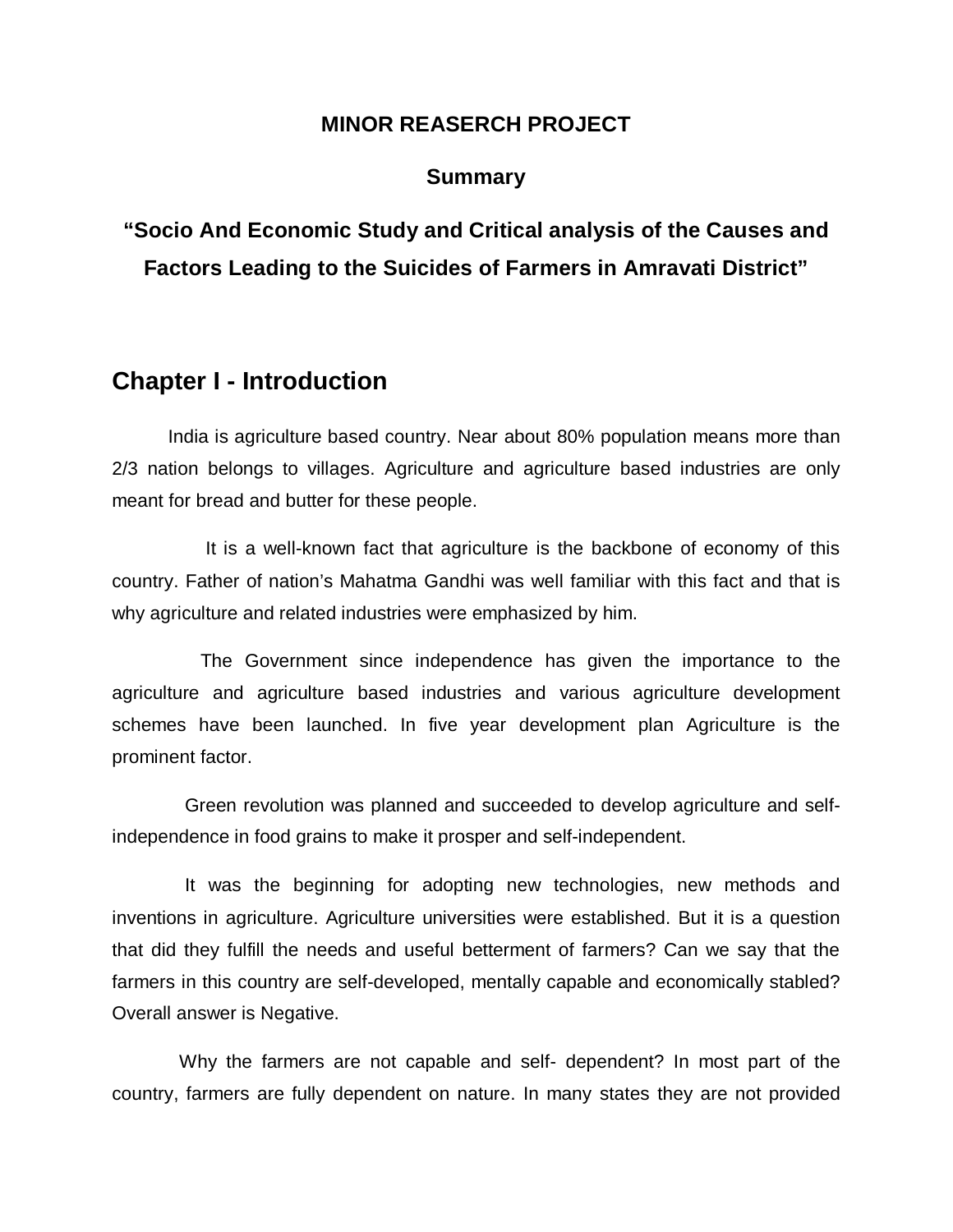with proper irrigation facilities. Depending upon weather and season, they yield 'Kharip' and 'Rabbi' crops. Nature is always unstable. Sometimes all the crops ruin due to heavy rain or sometimes it does not rain sufficiently. But still having no other way, farmers are still working traditionally.

 Due to poor economical condition, a very few farmers can use the advanced technology in agriculture. Due to green revolution, different types of hybrid seeds are produced in a bulk, chemical fertilizers and pesticides etc. are being produced. At the beginning it seems to gain more yield but after some years, due to overuse of fertilizers and chemicals, yielding capacity of land decrease to the great extent. Ultimately this results decrease yield. Dependent upon nature and unawareness of new technologies is one of the reasons for insufficiency of the farmers. Other great reasons are family backgrounds, economical stress and responsibilities, loopholes in government plans and communication gap between scientists and farmers. This situation is prevailing allover the India, maximum farmers are sailing the same boat.

#### **Agriculture and Farmers in Maharashtra-**

 There is 100 crores of population in Maharashtra. Near about 56 crores people live in villages. Out of 30,758 thousands hectare area about 22,256 thousand hectares area is under agriculture and it is the main business in Maharashtra. Due to lack of sufficient irrigation facilities in Maharashtra, agriculture still depends upon irregular monsoon. During last decade irregular monsoon has affected very badly on agriculture and farmers are suffering very badly. Percentage of crop yield is decreasing day by day and affecting on economical condition of farmers.

Due to insufficient income, farmers cannot repay the loan of Banks or money lenders. Even farmers are unable to sow the seeds in next year due to non- yielding and drought etc. Not only this, government policies are also barriers in the progress of farmers. The Government of Maharashtra is running cotton monopoly scheme. But years together government is not paying the money of cotton that purchased from farmers. This serious bad situation not only affects on economical condition of farmers but also on his mental health. This resulted in suicide of the farmers from last many years. Suicide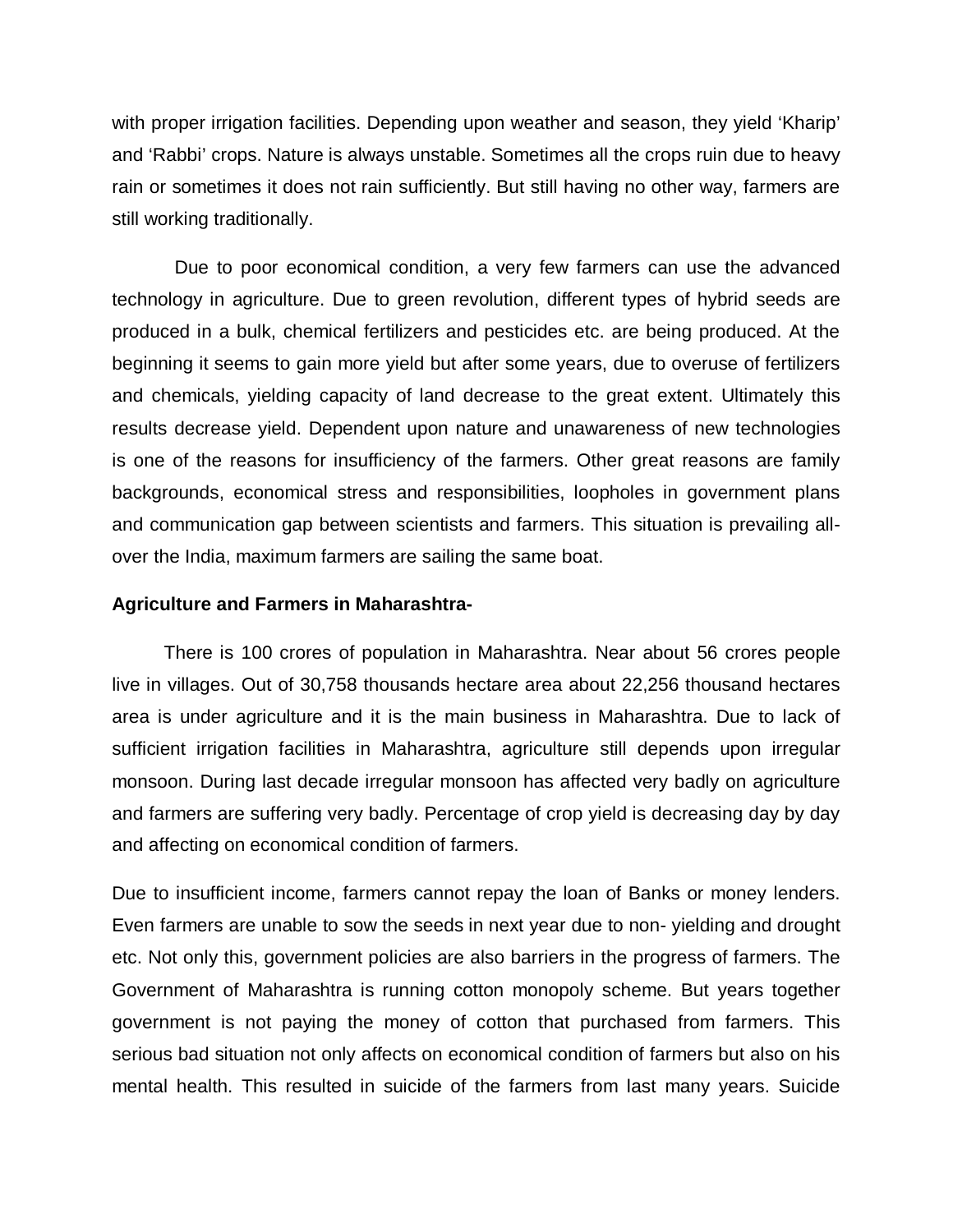cases of farmers are increasing from last many years. From January 2001- July 2005 near about 300 cases of suicide of farmers are reported. In Amravati district where cotton is the main crop, percentage of suicide is more than other districts.

#### **Farmers on Amravati Districts-**

 Amravati district is having population of 26 lakhs, out of these 17 lakhs people live in rural area. Percentage of rural population comes about 65.49%. Geological area of Amravati district is 1221 thousand hectares. Out of this, about 790 thousand hectares area is under agriculture. It is main business of Amravati district. Near about 75% of workers work in Agriculture based industries.

 Out of 7 lakhs 90 thousand hectares agriculture land only 52,355 hectare land is under irrigation. Out of which 49,896 hectare land depends on well irrigation and only 2849 hectare land irrigation on irrigation projects.

 Orange farming is the main business of Warud and Morshi taluka. All farms depend upon well irrigation. From last decades due to lack of sufficient monsoon, the water level is going tremendously down that's why now they cannot pump any more water and irrigate orange farms. So the area under orange farms or fruit farms is decreasing day by day. A California of Vidarbha is now converting into desert.

 Regarding irregular monsoon the condition is same in the whole district. Amravati district is badly affected form non-yielding from last decade. Cotton, which is cash of crop of the district also affecting day by day.

#### **Geographycal Information of Amravati district –**

Amravati district is situated in eastern geographical region of Maharashtra known as Vidharbha. Historically, this area was known as Central Provinces & Berar. Amravati is a divisional headquarters of one of the six Revenue Divisions of the State. The geographical area of the district is 12,212 Sq. KMs. The area under forest is 3,502 Sq KMs (29.27%). The major river named Wardha separates Amravati from Wardha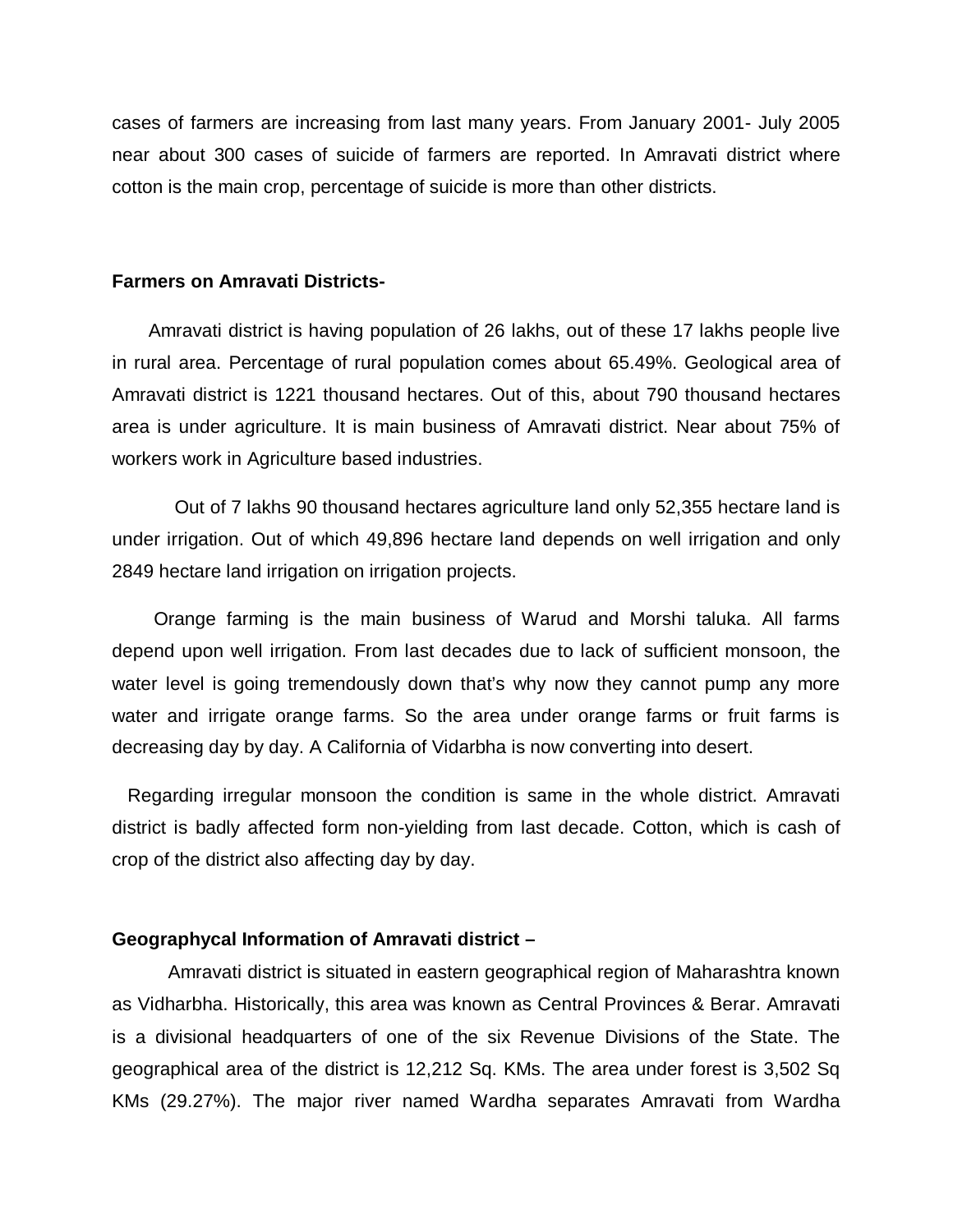District. The other significant rivers flowing in the district are Purna, Tapi, Chandrabhaga, and Bembla. The average rainfall in this district is 812.8 mm. The summer season goes very hot where temperature reaches up to 47°C. Winter is the pleasant season and temperature ranges around 18 to 20°C. The National Highway No. 6 (Calcutta - Dhulia) passes through Amravati city.

From the geographical point of view, Amravati district can be divided into two main regions Melghat hills and the plains. The prominent hill range in the district is the Gawilgad hills which are located in the north-west of the district in Melghat and Chikhaldara tahsils. The crests of the range attain an average elevation of about 1000 meters, the highest point being Vairat at a height of 1,177.75 meters. This is a well forested region and has steep slopes. The only other range in the district is a low time of trap hills, lateralized to some extent, rising in the vicinity of Amravati town extending eastwards for some distance beyond Chandur railway. The plains may be further divided into following river basins: The Wardha River forms the eastern boundary of the district. The eastern portion of the district lies within its watershed. The Purna River drains the southwestern portion of the district. The northwest is drained by the Tapti River.

Amravati district is rich with fertile black cotton and alluvial soil. The richest tracks are found in valleys of rivers Purna, Wan and Wardha. The soil of the district is deep brown to brick red and black cotton soil. The soil is rich black in Chandurbazar, Morshi, Warud, Achalpur, Daryapur and Anjangaon Tahsils. The pediment belt of light and mediumblack soils with pebble/boulder zone, with abundant ground water supplies, sloping away from Satpuda range. The region of deep & fertile soils of the South West where the sub-soil water is very often saline. The region of light red & medium black soils is at of Eastern Amravati and Chandur Rly. Patches of fertile black soil adjoin to Morshi and Warud area. Amravati is the main growing region for the Ellachipur Sanman Chili pepper.

Amravati district is largely an agrarian economy with cotton, soyabin, redgram as major crops. It is one of the major orange producing districts with large number of orchards. Achalpur, Chandur Bazar, Morshi, Warud are the main orange producing Talukas. Other crops grown in the district are Jowar, Rice, Wheat, Gram and Sunflower.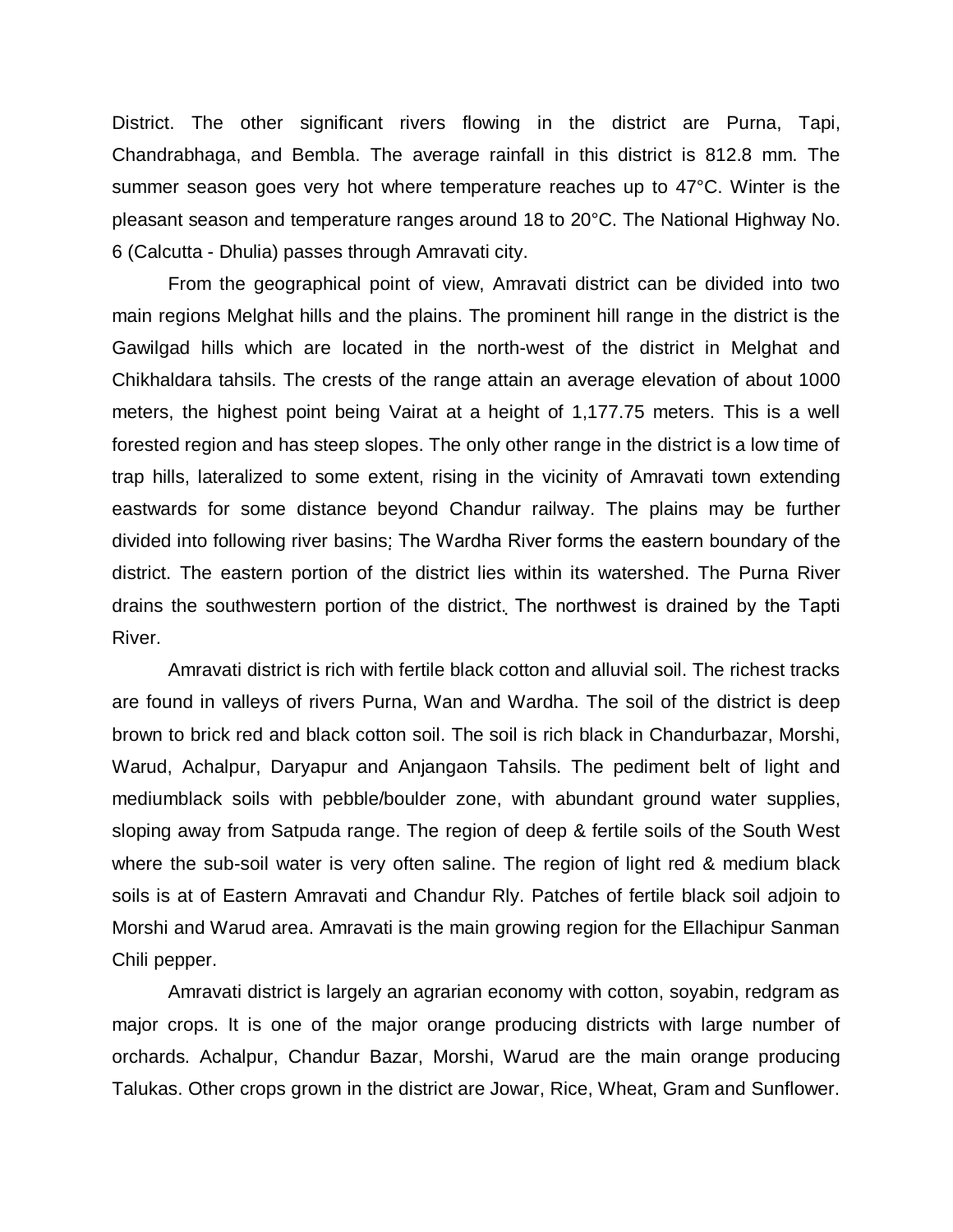Per Capita Income is Rs. 71,732 compared to State average of Rs. 1,03,991 per annum.

Amravati is a large center for cotton trade where cotton is assembled from the adjoining districts as well. The cotton is sent to places all over the country and mainly to the textile centers of Bombay, Solapur, Madras and Ahmedabad. The percentage of the forest area to total area in the district is 30.43%, and is unevenly distributed. Amravati has the distinction of having one third of its geographical areas under forest cover amounting to about 3.96 lakh hectare area. Apart from the agricultural products, the district is famous for its orange fruit plantations. There is great demand for oranges from the district of Maharashtra as well as from outside the state. The district is endowed with a rich variety

#### **Agriculture Produce in Amravati district –**

Water is one of the main resources essential for the overall socioeconomic development of any region. With the above exceptions the district is an undulating plain of black soil of a fertile type, its richest tracts being perhaps in the neighborhood of the Wardha and the Purna rivers. It is watered by a number of streams which rise in the Satpudas in the north. The Wardha River forms the eastern boundary of the district and the eastern portion of the district for about 80 Kms lies within its watershed. The Purna River drains the southwestern portion of the district, while the northwest is drained by the Tapti River.

#### **Cropping pattern –**

Most of the cultivated area of the district is under Cotton, Orange and Oil Seeds. Cotton is grown extensively in the district mainly in Achalpur, Amravati, Anjangaon, Daryapur Tiosa, and Warud tahsils. Amravati district cotton market is supposed to be the biggest cotton market in Asia. It exports cotton in both raw and processed form. The other chief exports of the district are cotton bales, wooden furniture, chilli, silk, tur-dal, food-grains, jowar, edible oils and kumkum. In addition, timber from Paratwada depot is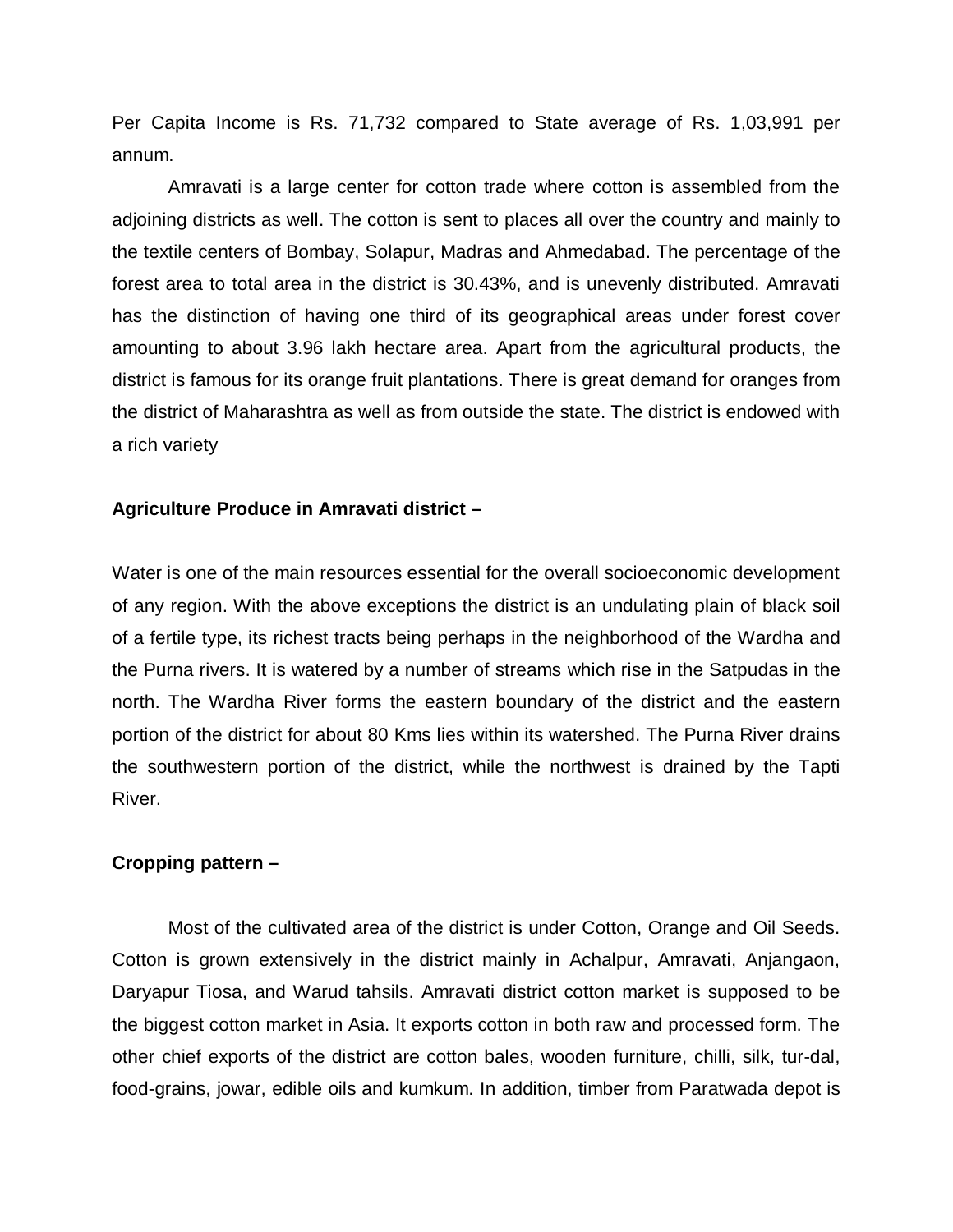sent all over the country. Most of the goods are exported to Bombay, Pune and Madras as per census 1991.

# **Chapter II: Research Methodology**

The present research study was carried out with an exploratory design of social research in Amravati district of Maharashtra. Researcher had selected 60 victims by proportionate method of random sampling and data was collected from victim's households by conducting detail interview. Interview was conducted at residence of respondent so as to review overall situation of the family by researcher. In addition to personal interview, time line study for historical perspectives, observations, discussions with family members and discussions with Police Patil, Sarpanch, local leaders, other farmers of that village and Tahsildar, Taluka agriculture officer etc. reviewing victims' actual records of institutional debts etc. were some important methods used for data collection.

Findings of the study revealed that the economic consequences of suicides are fatal for the family of the incumbent – includes loss of income, asset depletion and deterioration of human capital among others. The above mentioned consequences faced by the family members need to be taken into consideration by various government and non-government organizations and social workers for planning various measures for survival, rehabilitation and future of the victims' families. Majority of the victims' family members suggested for remunerative prices to their farm produce and provision/ creation of irrigation facilities for their farming as the important measures to be taken to prevent the recurrence of suicide tragedies. All these suggestions should also be considered by the policy makers to prevent the suicidal tendency by farmers in distress prone of Amravati and Vidarbha.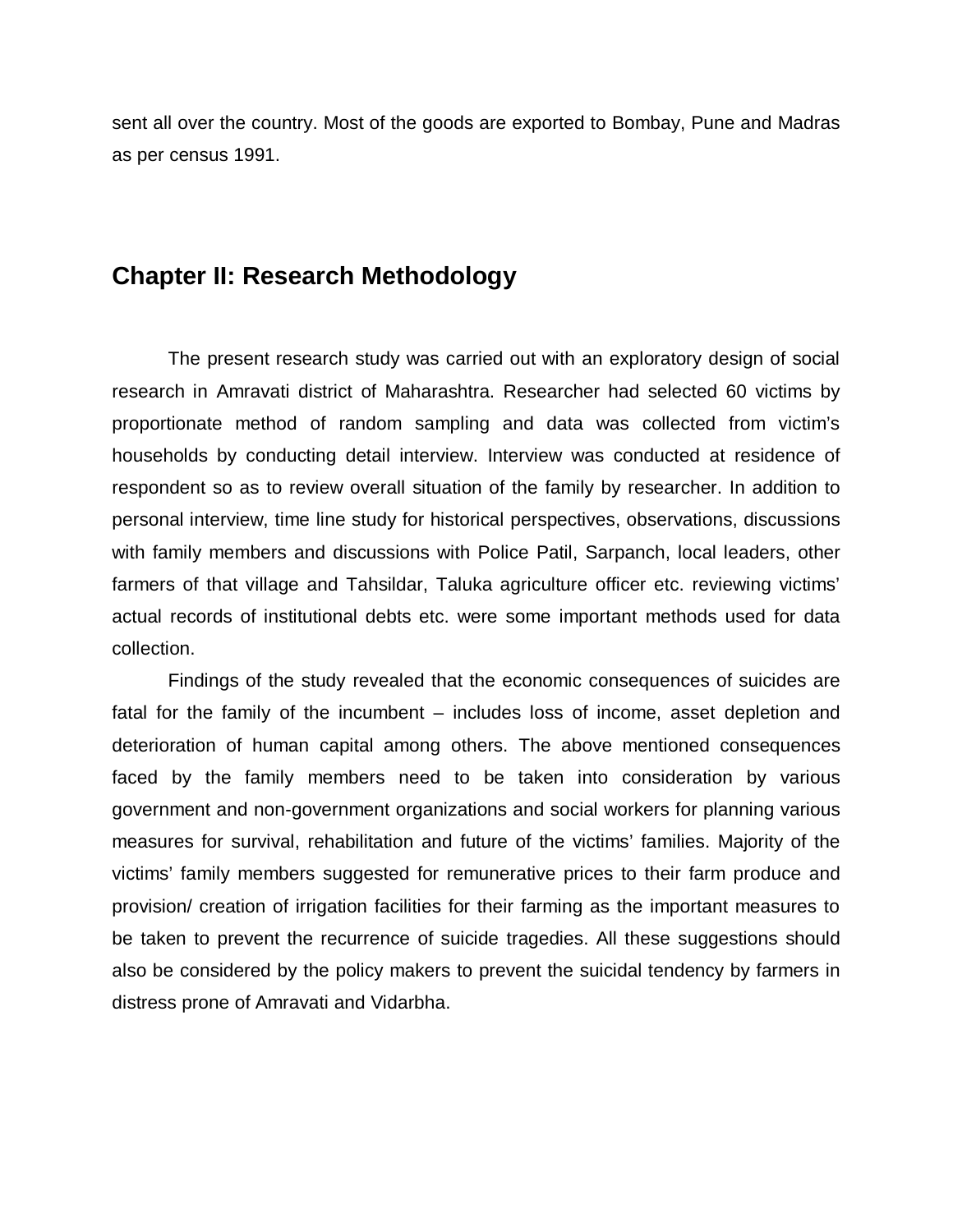# **Chapter III - The state and central government relief packages in Vidarbha:**

To control the suicide of farmers state and central government declare the relief packages for 2007 to 2009.But government plan long term methods like irrigation projects and this why government failed to control the suicide of farmers. According to record and reports of Newspaper there was a big increase in farmers suicide at the time of implementation of Packages period.

#### **Failure of the state and central government relief packages in Vidarbha-**

In April 2007, an NGO named Green Earth Social Development Consulting brought out a report after doing an audit of the state and central government relief packages in Vidarbha.

The report's conclusions were:

- Farmers' demands were not taken into count while preparing the relief package. Neither were civil society organizations, local government bodies, panchayats, etc. consulted.
- The relief packages were mostly amalgamations of exiting schemes. Apart from the farmer helpline and the direct financial assistance, there was scarcely anything new being offered. Pumping extra funds into additional schemes shows that no new idea was applied to solve a situation where existing measures have obviously failed.
- The farmer helpline did not give any substantial help to farmers.
- The basis for selection of beneficiaries under the assistance scheme was not well defined. Also, type of assistance to be given led to problems like a farmer needing a pair of bullocks getting a pump set and vice versa (or a farmer

Awareness regarding the package was also pretty low. The report concluded quite alarmingly that the loan burden of the farmers will double in 2008.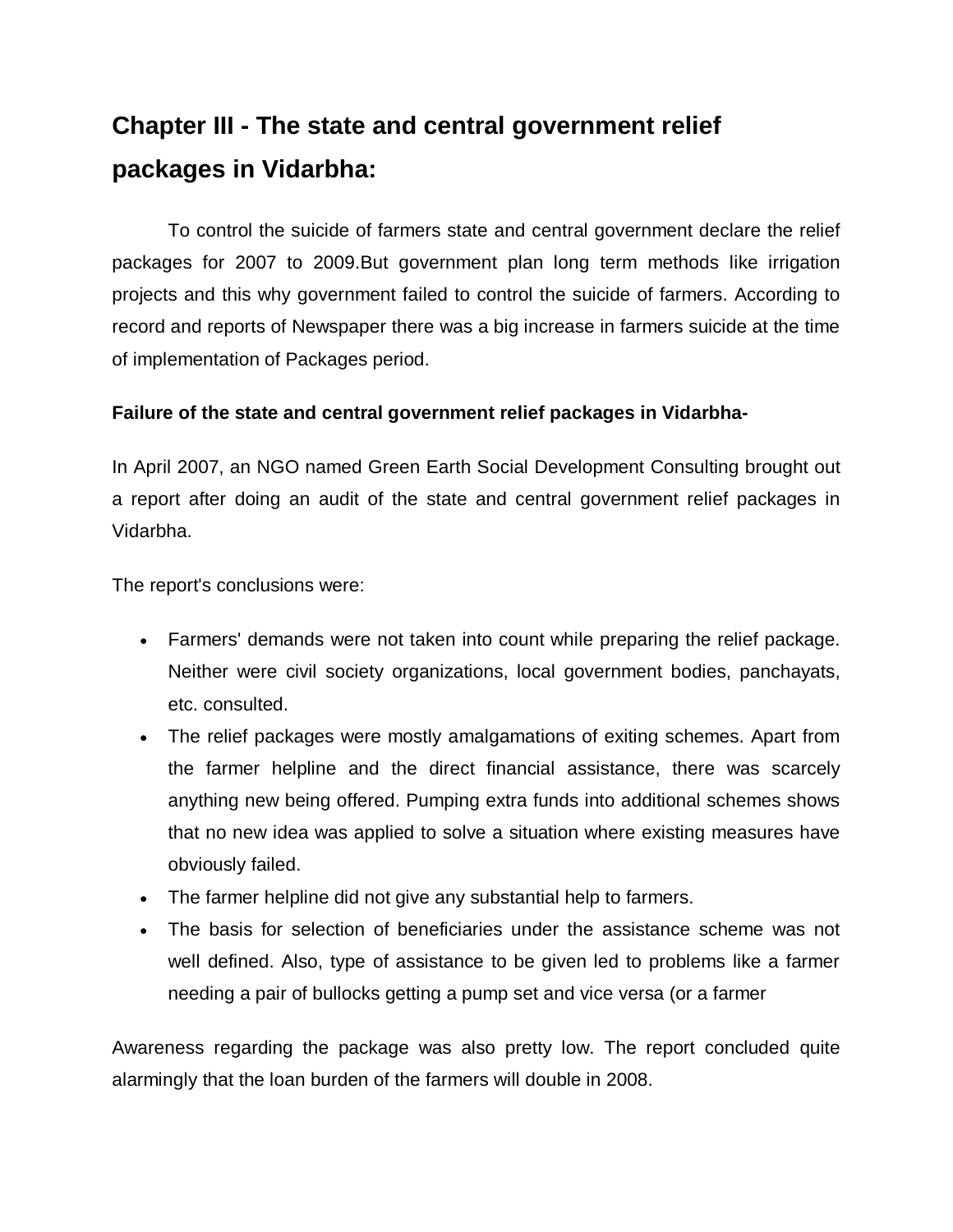# **Chapter IV - Causes and factors of farmers suicide:**

The suicide of farmers is increasing day by day in Amravati district. During January 2001 to December 2008 one thousand and six suicide of farmers are reported, out of which only 344 found eligible for help by government machinery .Suicide of farmers has been a major difficult problem and savoir concerned. There are many dimensions and factors to this problem.

#### **Important contributing factors for farmer's suicide:**

In the discussion with villagers and the officials, researcher found some of the important contributing factors for farmers' suicide in Amravati district. These factors are as follows -

- Absence of adequate social support infrastructure at the level of the village and district,
- Uncertainty of agricultural enterprise in the region,
- Indebtedness of farmers,
- Rising costs of cultivation,
- Plummeting prices of farm commodities,
- Lack of credit availability for small farmers,
- Relative absence of irrigation facilities,
- Repeated crop failures,
- Dependence on rainfall for farming,
- Rural living and easy access to poisons, and
- Lack of political will and insight in the region.

With the cumulative effect of these reasons coupled with environmental antagonism and exploitation of the farmers in all sectors made them pessimistic toward life resulting into development of suicidal tendency in them. The remedial measures undertaken by the government did not show any immediate positive effect in the attitude of the farmers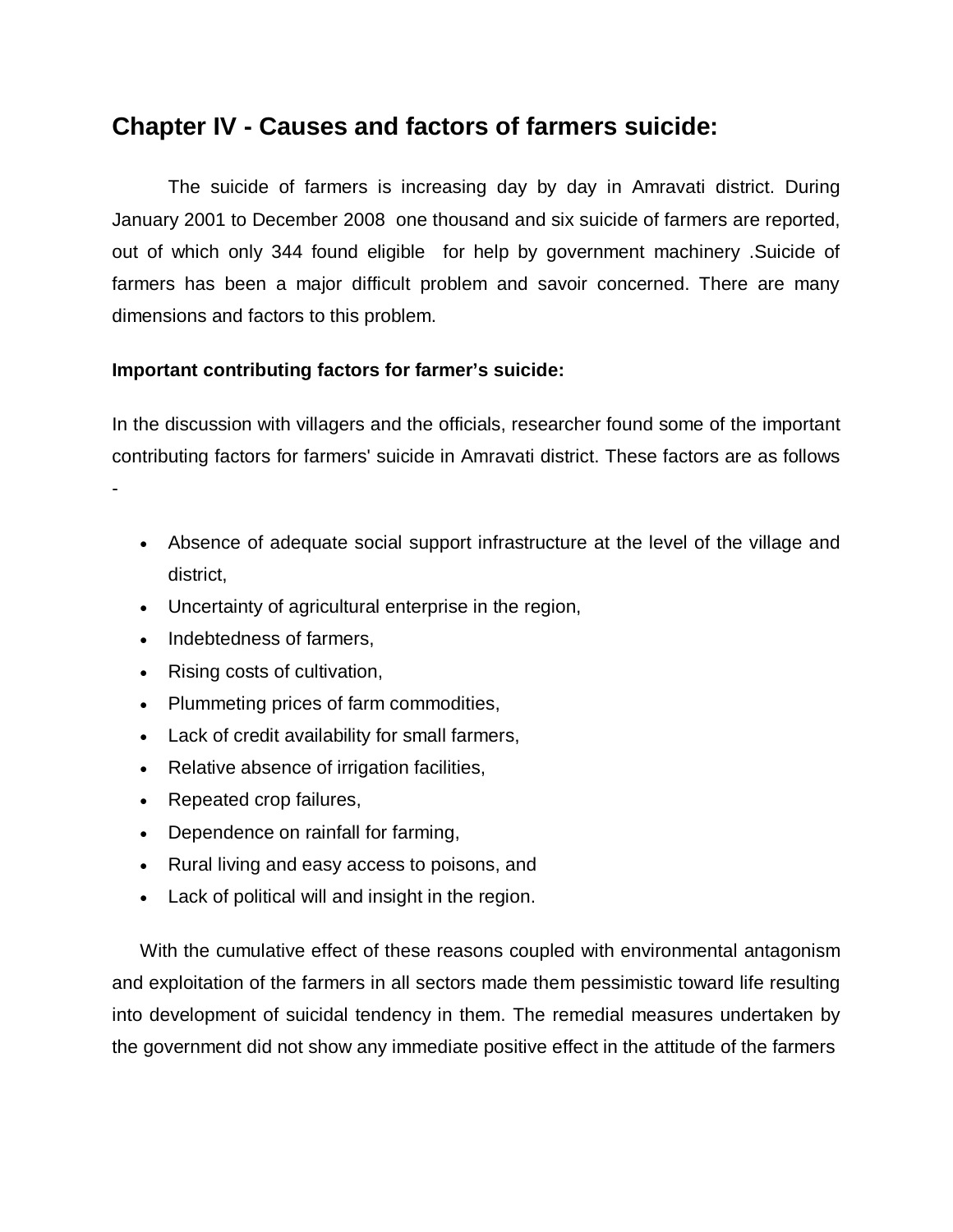# **Chapter V – Finding and suggestions:**

### **Findings :**

The findings of this research are as follows –

- 1. Majority of farmers are depend upon nature. Due to uncertainty of rain farmers are unable to produce sufficient crops.
- 2. Mostely background of the farmers are very common and they are depend on only agriculture.
- 3. Due to geological aspects farmers cannot change the pattern of crops and cultivation.
- 4. Small and medium farmers can not afford costely machinery and costly system of modern agriculture.
- 5. There are lacunas in government policies about farmers and failed to uplift the farmers.Cotton monopoly scheme and packages of government are failure.
- 6. Banking policies are not in favour of farmers and that's why farmers are till depend on private moneylenders.Government is not takeing serious action against private moneylending.
- 7. Natural calamities,attitudes of Governments, exploitation by money lenders and family responsibilities makes farmer psychologically handicapped.

### **Suggestions:**

1) It is a complex task and requires more than just throwing money at it. Surely, other measures will be needed to set the rural economy on track.

2) Marketing and storage infrastructure will have to be built. New crop patterns that answer to emerging needs will have to be introduced. Better rural credit delivery system will have to be evolved.

3) Self-help groups need to be encouraged. Also government can introduce small and cottage industries and processing unit on agriculture product should be open in rural areas.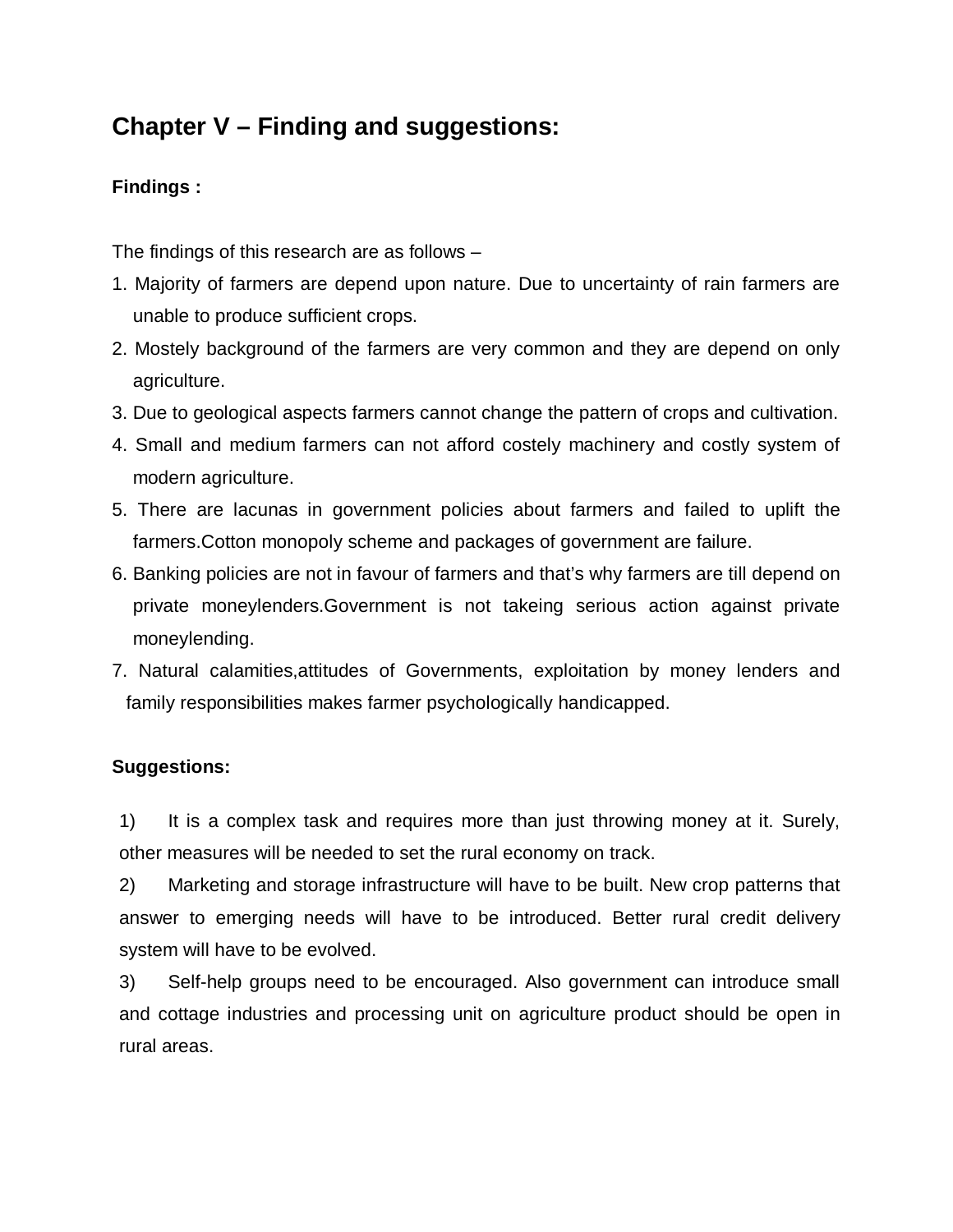4) Participants suggested solutions such as self-reliance and capacity building among farmers, a monitoring and support system for vulnerable farmers, support and counseling services, a village-level, transparent system for the disbursement of relief packages.

5) Farmers perceived debt, addiction, environmental problems, poor prices for farm produce, stress and family responsibilities, government apathy, poor irrigation, increased cost of cultivation, private money lenders, use of chemical fertilizers and crop failure as the reasons for farmers' suicides.

#### **Conclusion and Contribution to the Society:**

Farmers are in severe distress and there is an urgent need for increased public awareness among farmers regarding agricultural policies both financial and those extended by the government. If given an option, majority of the farmers said that they would like to quit agriculture and take up some other carrier. Farmers suicides in Amravati district are caused by the complex interplay of social, political and environmental constraints. Hence, a comprehensive intervention to ensure self reliance and capacity building among farmers in modern farming techniques, monitoring and support system for vulnerable farmers, a village-level, transparent system for disbursement of relief packages is required to prevent farmer suicides in the near future. Apart from this, there is a need to strengthen the National Mental Health Program at primary health care level to offer support and counseling to vulnerable farmers in rural area.

Finally, suicide should not be viewed as only mental health problem, which is a common notion among people. The various factors which are responsible for suicides are chronic indebtedness and inability to pay interest accumulated over the years, Economic decline leads to complications and family disputes, depression, and alcoholism, etc. Compensation following suicide (death) helps family to repay debt,